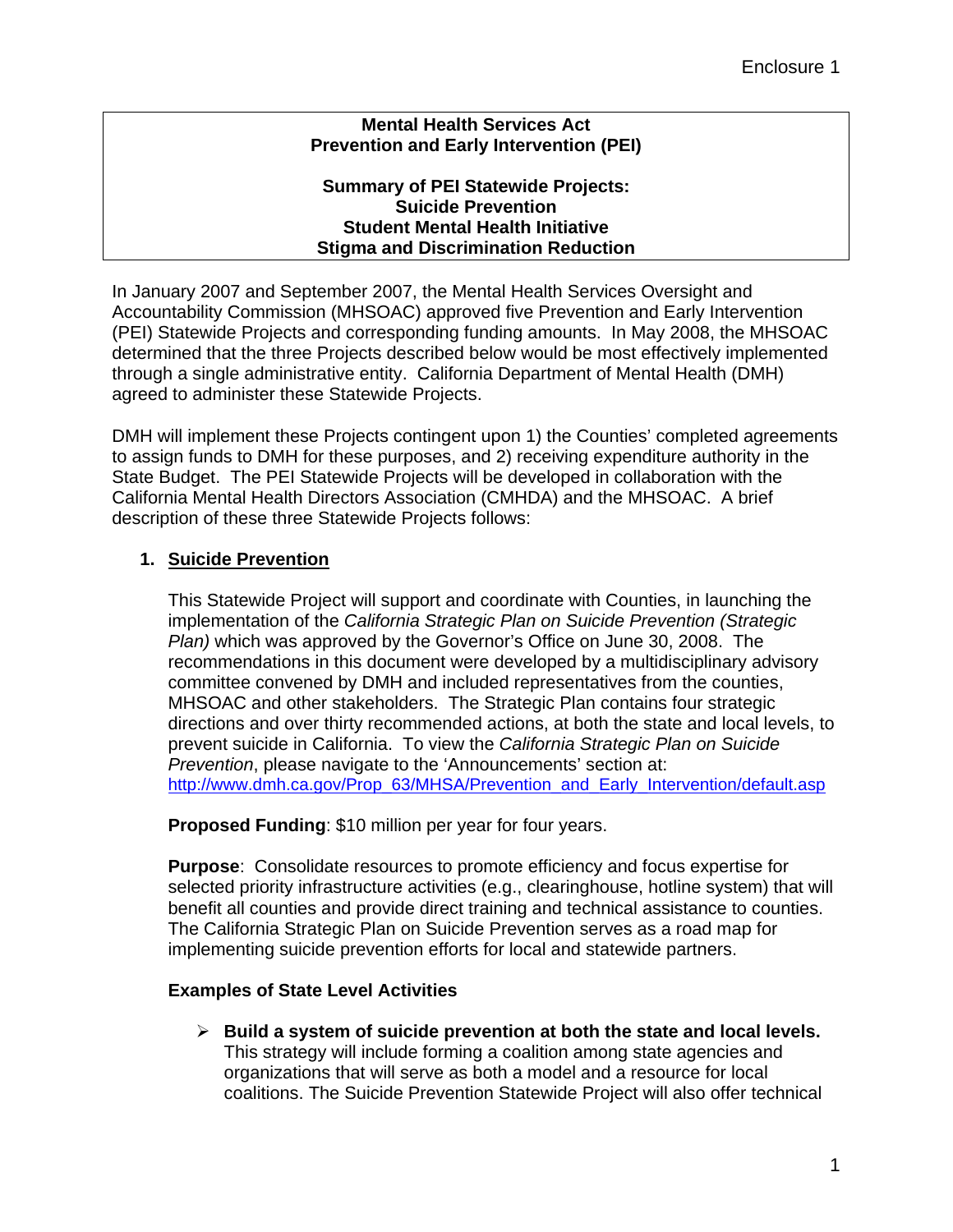assistance (including samples of educational materials, data reports, assessment tools, and other products) to Counties to help assess their existing suicide prevention services and supports and to identify major gaps. Additionally, technical assistance will be offered to help with the coordination of community partnerships to develop and implement their local action plan for local suicide prevention.

- ¾ **Provide training, technical assistance, resources and other needed supports to help Counties successfully develop and implement suicide prevention activities.** Through the Statewide Suicide Prevention Project, the Counties will have increased access to consultation from national experts and others; educational materials and other resources in multiple languages; an online centralized resource center with evidence-based practices, statistics and data, and other information pertinent to suicide prevention; guidance for working with diverse population groups (racial, ethnic, cultural, age, geography, etc.); specialized training programs; and other support services.
- ¾ **Increase the capacity and quality of local suicide prevention hotlines**. The Statewide Suicide Prevention Project will conduct state and local assessments of current services and capacity (including multiple language capacity); increase access to consultation by national experts and others; support the accreditation of hotlines; offer training, technical assistance and other resources; design, implement and evaluate the promotion of suicide prevention hotlines; and offer other support services.
- ¾ **Increase the capacity of the workforce to effectively prevent suicide.**  The Statewide Suicide Prevention Project will support local training efforts through the development and dissemination of suicide prevention service and training standards and guidelines and the subsequent development of curriculum tailored for specific professional groups. Additionally the Project will train local trainers using standards-based curricula.

### **Examples of Local Level Activities**

- $\triangleright$  Appoint a liaison to the Office of Suicide Prevention
- $\triangleright$  Establish a local suicide prevention advisory council or enhance the capacity of an existing body to serve this purpose
- $\triangleright$  Conduct a comprehensive needs assessment of suicide prevention services and supports across systems
- $\triangleright$  Assess the capacity of local or regional suicide prevention hotline(s)
- $\triangleright$  Assess the availability and capacity of local suicide prevention hotlines and develop a plan to achieve accreditation and membership in the National Lifeline or enhance the capacity of a currently accredited hotline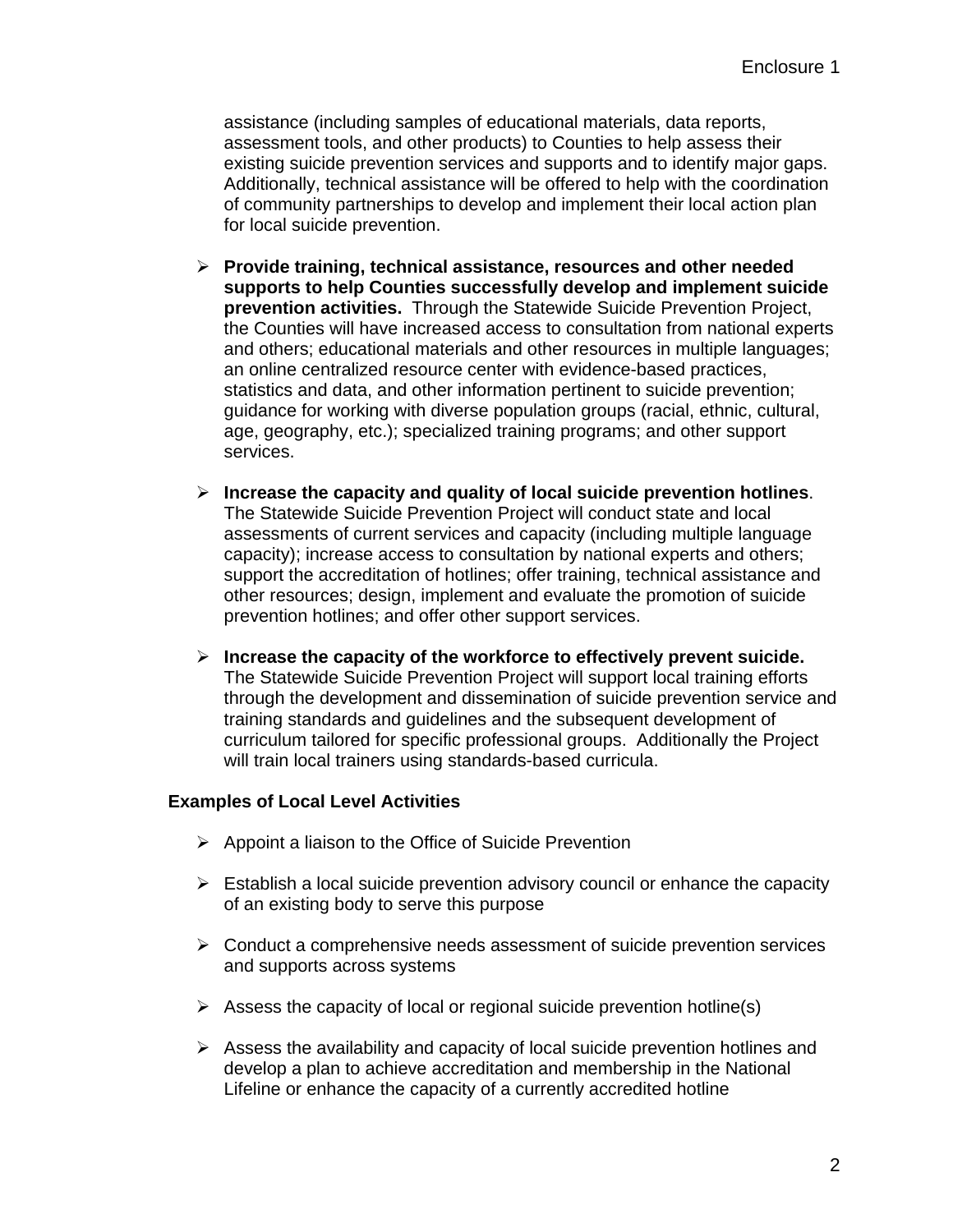- $\triangleright$  Assess suicide prevention training needs, identify training targets, and develop a plan to meet those targets
- $\triangleright$  Design and implement a strategy to engage and educate local media about suicide and responsible reporting
- $\triangleright$  Promote and support peer support models for survivors of suicide attempts and family members who lost a loved one to suicide, and gatekeeper training models
- $\triangleright$  Assess local sources of data and develop a plan to enhance data collection on suicide attempts and deaths.
- $\triangleright$  Establish a suicide death review process that includes the Medical Examiner/Coroner and representatives from law enforcement, hospitals, emergency departments, public health, and mental health.

### **2. Student Mental Health Initiative (SMHI)**

The SMHI will provide an opportunity for California schools and higher education campuses to strengthen student mental health programs. Created in response to the Virginia Tech tragedy, the SMHI provides public Local Education Agencies (K-12) and Public Institutions of Higher Education (University of California System, California State Universities, and California Community Colleges) the opportunity to apply for funds to develop, expand and integrate campus-based mental health services and supports. This Initiative provides an opportunity for education entities to address mental health service gaps, improve services, promote mental health and facilitate access to support services at the earliest possible signs of mental health problems and concerns.

SMHI funds will be competitively awarded directly to selected education entities that successfully demonstrate need and readiness for program implementation, emphasize culturally competent approaches, collaborate with mental health and substance abuse prevention partners, and coordinate with the MHSA Prevention and Early Intervention and/or Community Services and Supports components of Counties' Three-Year Plans. For additional information, please refer to the MHSOAC's SMHI proposal:

[http://www.dmh.ca.gov/MHSOAC/docs/StudentMentalHealthInitiative\\_091807.pdf](http://www.dmh.ca.gov/MHSOAC/docs/StudentMentalHealthInitiative_091807.pdf)

**Funding**: \$15 million per year for four years.

**Purpose**: California needs demonstration sites to model improved student mental health programs. State-level standards, technical assistance, information collection and reports will advance learning on needed program and policy improvements for future efforts funded through the MHSA or other sources.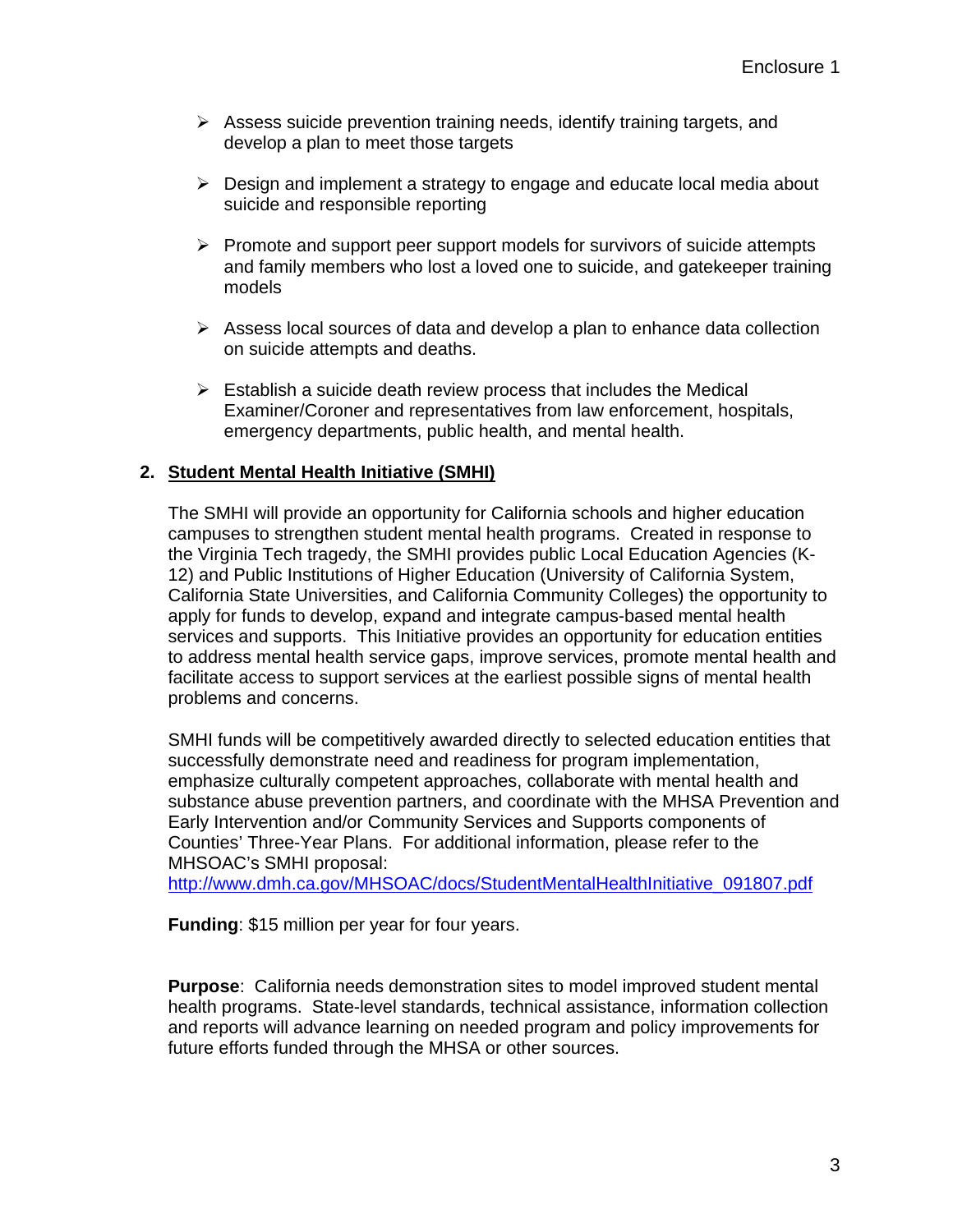**State Level SMHI Activities will include Grants (approximately 20 grants for K-12 and 50 grants for Higher Education) addressing the following SMHI Key Elements:** 

- ¾ **Campus-Based Mental Health Programs** providing a continuum of prevention and early intervention services for students and, as appropriate their families, with specific emphasis on those groups that are traditionally unserved or underserved. These campus-based services may include: (1) Mental Health Promotion and Prevention Programs, (2) Early Intervention, (3) Peer to Peer Support Activities, (4) Suicide Prevention Programs, and (5) Referral and Linkage to other needed services.
- ¾ **Systems and Policy Development** that integrates a comprehensive system of campus-based mental health supports, including resource coordination, community collaboration, policy and program improvement, and capacity building.
- ¾ **Training** for Campus-based and County Mental Health Staff, Learning Support Staff, Classroom/Teaching Staff/Faculty, Administrators, Community Partners (including Parents), and Peer Leaders to raise awareness of issues of mental health and wellness on campuses and to improve capacity for effective prevention and early intervention programs.
- ¾ **Evaluation** to demonstrate the overall impact of the SMHI at the community, program/system and individual level, as well as its relationship with and impact on PEI. These outcomes could include efforts to reduce suicide, incarceration, school failure or dropout, unemployment, prolonged suffering, homelessness, and removal of children from homes (WIC Section 5840(d)).

### **Examples of Local Level Activities**

- $\triangleright$  Conduct a comprehensive needs assessment of student mental health services and supports across school and mental health systems
- $\triangleright$  Convene a group, or use an existing body, to foster collaboration between county mental health and campuses in preparation for developing a campuslinked PEI Project and/or responding to the SMHI Request for Applications
- ¾ Create a school-linked PEI Project to address Children at Risk for School Failure as a means to enhance SMHI services, increase outreach, build capacity and lead to improve systems
- ¾ Create a campus-linked PEI Project to address First Onset of a Psychiatric Illness that involves collaboration with institutions of higher education (counseling center, disability services, health center) in your county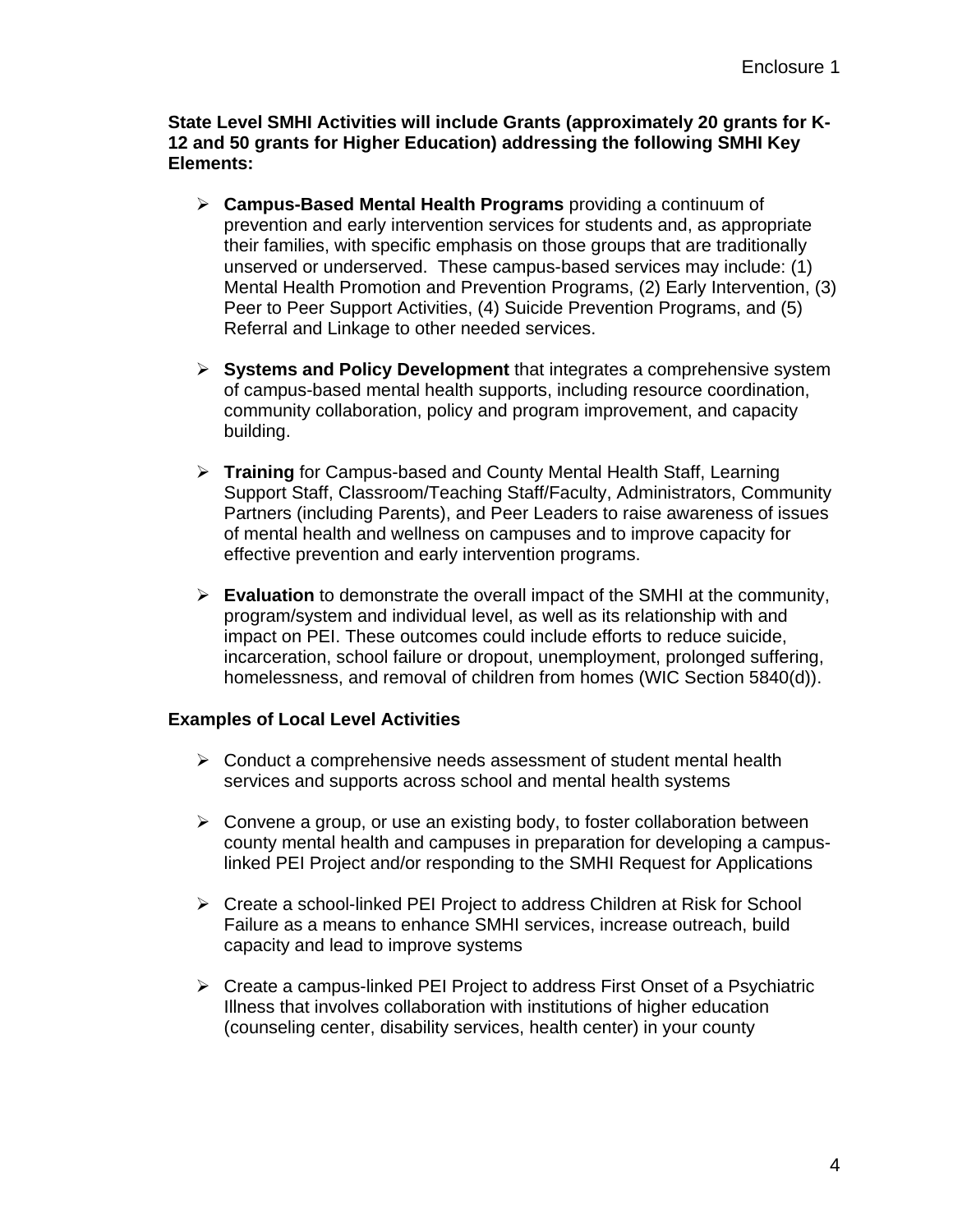# **3. Stigma and Discrimination Reduction**

The MHSOAC convened a Stigma and Discrimination Advisory Committee that produced a report in June 2007 recommending statewide "Consumer Empowerment and Personal Contact" and "External Influence" strategies, e.g. public awareness campaigns, and development of a comprehensive strategic plan to address stigma and discrimination. In collaboration with the MHSOAC, DMH will reconvene the Stigma and Discrimination Advisory Committee to develop a strategic plan and make recommendations on strategic directions, action plans, and next steps that can be considered for the Statewide Project. This strategic planning effort is set to begin in September 2008 and will be completed in January 2009. For further information, please view the June 2007 MHSA Stigma and Discrimination Advisory Committee report online at:

<http://www.dmh.ca.gov/MHSOAC/docs/StigmaAndDiscriminationReport07Jun12.pdf>

**Funding**: \$15 million per year for four years.

**Purpose**: As noted by the United States Surgeon General, "stigma is the most formidable obstacle to future progress in the arena of mental illness and health"  $(DHHS<sup>1</sup>, 1999)$  $(DHHS<sup>1</sup>, 1999)$  $(DHHS<sup>1</sup>, 1999)$ . Reducing stigma and discrimination against people living with mental illness is fundamental to achieving the MHSA's goals of increasing timely and early access to care, increasing employment and housing stability, reducing prolonged suffering, and reducing suicide. State-level and local strategies will be identified in California's first strategic plan to address stigma and discrimination, including approaches that will empower consumers and family members and influence others' attitudes and behaviors.

# **Key Strategies**

 $\overline{a}$ 

- ¾ **Reduce stigma experienced by individuals** who have a mental illness, or a social, emotional, or behavioral issue
- ¾ **Reduce stigma experienced by parents or caregivers** of children, youth, and other family members with mental illness, or a social, emotional, or behavioral issue
- ¾ **Reduce stigma associated with seeking services and supports** for mental health issues
- ¾ **Reduce discrimination against individuals** living with mental illness or social, emotional, or behavioral issues

<span id="page-4-0"></span><sup>1</sup> U.S. Department of Health and Human Services (1999). Mental Health: A Report of the Surgeon General. Rockville, MD: U.S. Department of Health and Human Services, Substance Abuse and Mental Health Services Administration, Center for Mental Health Services. Retrieved September 26, 2006 from <http://www.surgeongeneral.gov/library/mentalhealth/home.html>